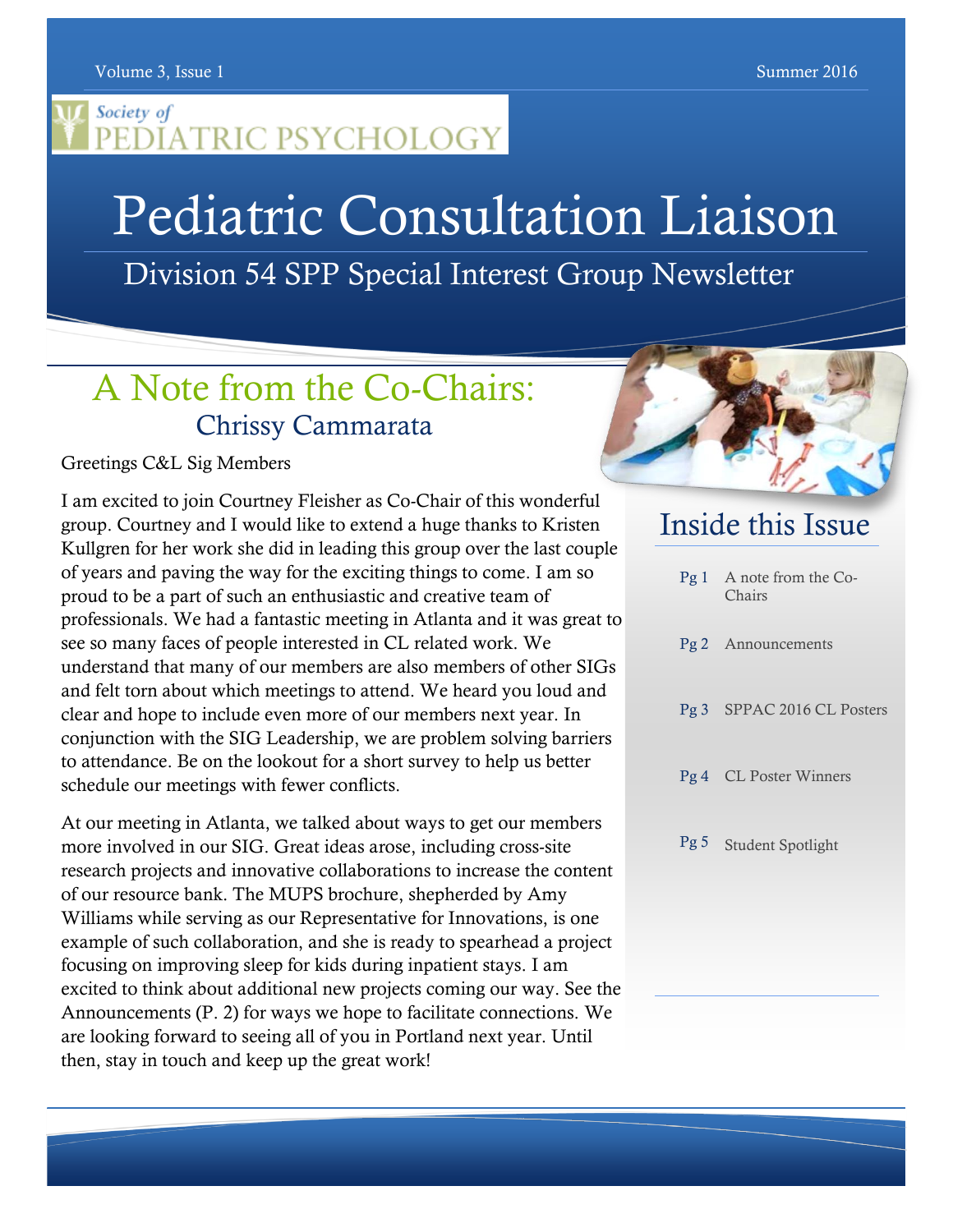# **COMING SOON**

The leadership team was excited about our conversations in Atlanta. A primary goal we have for the next year is to get more members actively involved in the SIG. That starts with increased communication from the leadership team. Moving forward, we will be sending out bimonthly emails to stimulate conversation and connections among members. We plan to highlight a different content area each eNewsBrief including specific research projects in need of multisite participation or specific concerns often seen on CL services. Please feel free to contact the leadership team if you have a research project or concern you would like to see addressed in our upcoming newsletters!

The leadership team is working to increase opportunities for our members, especially our early career members, to connect with one another around research opportunities and increase dissemination of our members' hard work. Be on the lookout for a brief survey to collect information about ongoing studies in need of participation, as well as research ideas for further development. We will ask for basic details about the study and areas in need of assistance (e.g., literature reviews, data collection, data analysis, etc.), as well as contact information. The goal of the survey is to summarize, organize, and to disseminate opportunities for collaboration.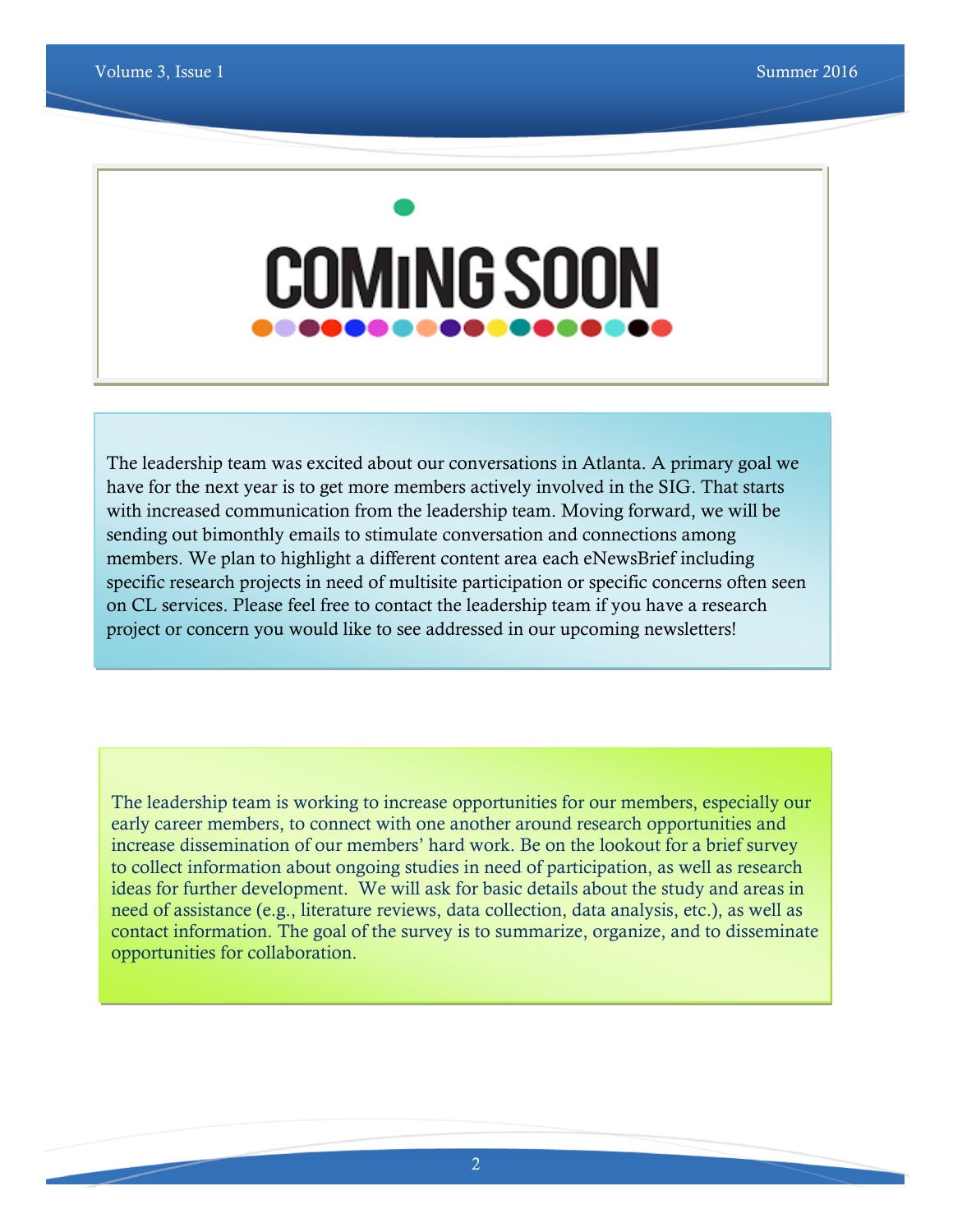

**Improving Care, Enhancing Health, and Reducing Cost for Children with Medical Complexity and Psychosocial Vulnerabilities.** Harpreet Nagra, Samantha Barry, & David Wagner.

**Adapting and Implementing Family Based Treatment for Medical Stabilization of Eating Disorders in a Pediatric Hospital.** Mery Taylor & Winnie Chung.

**Improving Suicide Identification IN pediatric Populations: A Quality Improvement (QI) Project.** Naadira Upshaw, Brooke Reidy, Grace Fong, & Beth Thompson.

**Medically Unexplained Physical Symptoms – Physician Needs Assessment.** Kevin Tsang, Courtney Fleisher, Deirdre Caplin, Catherine Sullivan, & Emily Wakefield.

**Conjoint Behavioral Consultation Through Mobile Telepresence Robots in Rural School Settings.** Aaron Fischer, Mamie Thompson, Bradley Bloomfield, Jaimee Kidder, Emily May, & Erica Lehman.

**An Interdisciplinary Approach During Inpatient Admission to Address Anxiety Inhibiting Self-Catheterization.** Margaret Tunney, Kimberly Skillicorn, Adrianna Amari, & Cynthia Ward.

**Case Studies in Prevention of Gastrostomy Tube Placement: Behavioral Feeding on a Consultation/Liaison Service.** Lauren Garbacz, Robert Dempster, & Paige Martin.

**Increasing Coping Skills in Children with Chronic Pain through Interactive Play: A Validity Study of the Board Game Monster on the Move.** Danielle Mizell, Bryan Carter, Steve Katsikas, Brooke Threlkheld, & Pamela King.

**A Proposed Measure of Objective Treatment Burden in Cystic Fibrosis.** Emily Ach, Carolyn Snell, Katherine Gallagher, & Georgina Garcia.

**Pediatric Lung Transplantation: Does Quality of Life Improve?** Dara Steinberg, Mariella Self, & Danita Czyzewski.

**Training/Focus Group on the Role of Pediatric Psychology Consultation-Liaison Services at a Mid-Western Children's Medical Center.** Kelly Hanlon, Nore Salman, & Laura Middleton.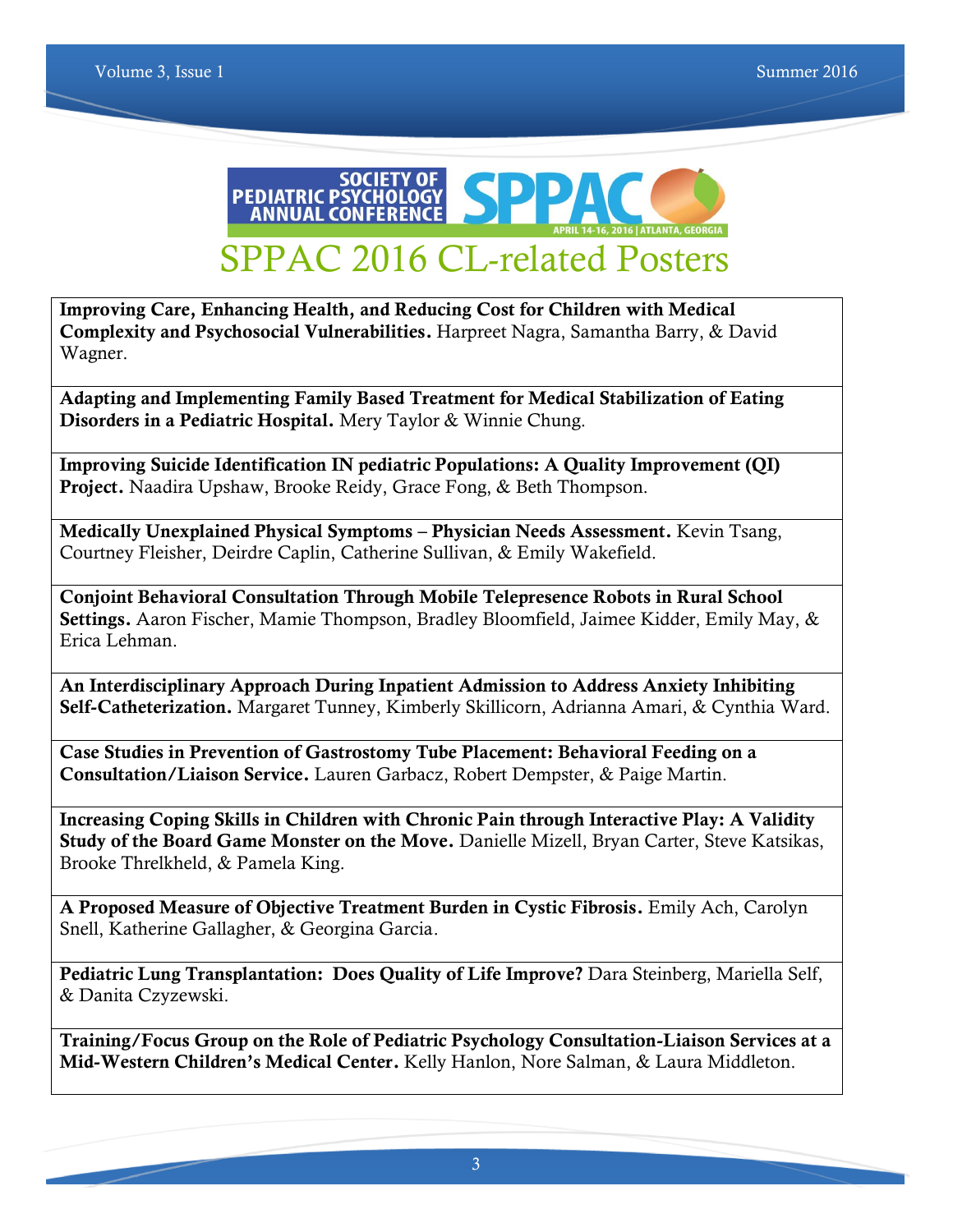

# Congratulations to our CL poster award winners!!



#### Margaret Tunney, Kimberly Skillicorn, Adrianna Amari, & Cynthia Ward

*An Interdisciplinary Approach During Inpatient Admission to Address Anxiety Inhibiting Self-Catheterization*



#### Lauren Garbacz, Robert Dempster, & Paige Martin

*Case Studies in Prevention of Gastrostomy Tube Placement: Behavioral Feeding on a Consultation/Liaison Service*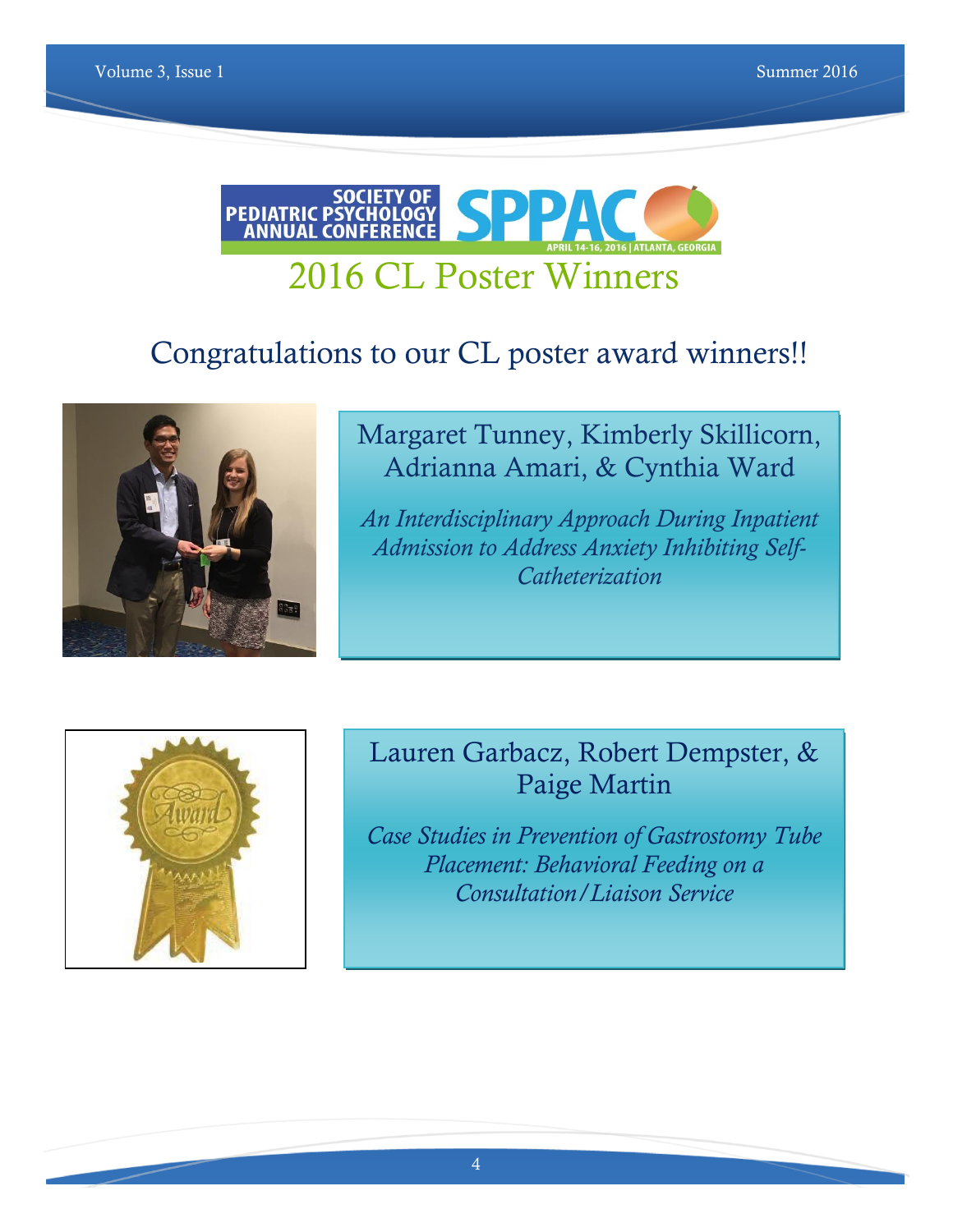

# Student Spotlight: Gillian Mayersohn, MS

Gillian Mayersohn is a Psy.D. candidate at Nova Southeastern University (Fort Lauderdale, Florida) under the mentorship of Dr. Barry Nierenberg. She is currently completing a practicum at Children's Health Children's Medical Center (Dallas, Texas) and will begin her pre-doctoral internship in August 2016. Her clinical interests include consultation liaison services, hematology/oncology, solid organ transplant, orthopedic/physical conditions and cystic fibrosis. Throughout the course of Gillian's training, she had the opportunity to conduct both therapy and assessment in various settings including children's hospitals, a community mental health clinic, an intensive outpatient program, a pediatric-skilled medical home, and an outpatient orthopedic physical therapy center.

Gillian is currently involved with multiple research projects including a study examining posttraumatic growth in a pediatric solid organ transplant population, a study assessing the impact of diabetes camp on quality of life, hope and well-being in camp counselors, and a study investigating family functioning, treatment burden, and health-related quality of life in youth with cystic fibrosis. Gillian has worked on a research team that received a \$15,000 grant to examine the psychological factors contributing to outcomes in pediatric limb-lengthening. Additionally, Gillian has presented her research at national conferences and has co-authored a manuscript exploring the application of well-being therapy with spinal cord injuries.

Her first clinical exposure to CL services was this year as a practicum student at Children's Health Children's Medical Center, where she is currently providing hospital-wide psychological care to children with various acute and chronic medical conditions. Gillian has quickly come to enjoy the fast-paced, unpredictable nature of CL work in the pediatric setting. Being on the CL service has allowed Gillian to improve her knowledge about various medical diagnoses, hone her brief evidence-based practice intervention skills, and further her abilities to work with multidisciplinary teams.

Gillian has been a student member of Division 54 since 2011 and is the new student representative of the Pediatric Consultation-Liaison Special Interest Group. Some of her goals as student representative are to further advance the mentorship program and increase student involvement within the CL SIG.